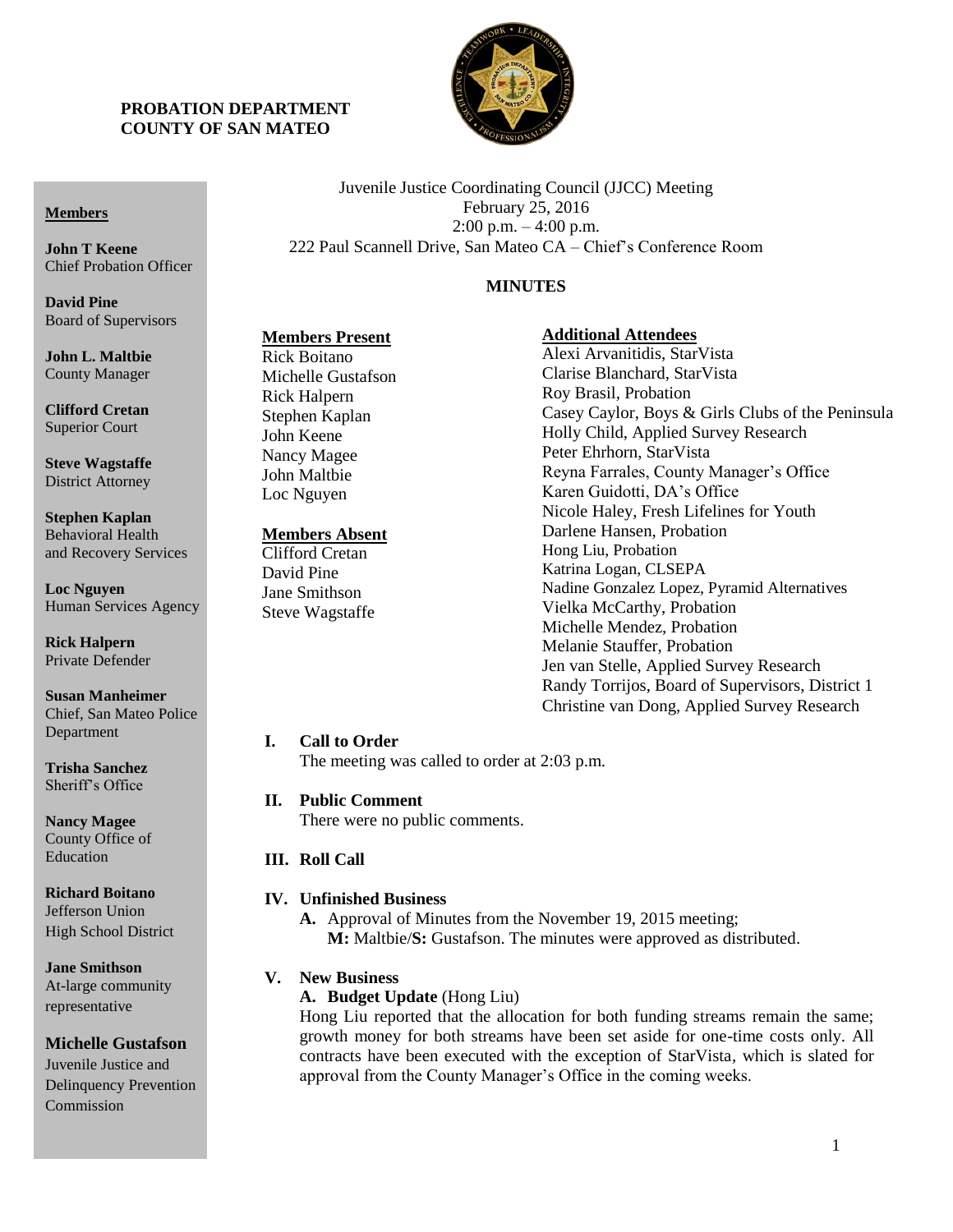### **PROBATION DEPARTMENT COUNTY OF SAN MATEO**



### **B. Local Action Plan 2016** (Applied Survey Research)

ASR provided a PowerPoint update on the evaluations currently underway and the Local Action Plan for 2016.

- Probation will transition from the Developmental Asset Profile (DAP) assessment tool to the Child and Adolescent Needs and Strengths (CANS) Comprehensive Assessment tool. CANS is an open domain tool for use in service delivery systems that address the mental health and behaviors of children, adolescents and their families through an evaluation of their strengths and weaknesses
- 'Key Informant' focus groups that include probation staff, judges, County Office of Education staff and court staff will also be interviewed
- A survey will also be conducted via Survey Monkey to assess unmet needs (Deadline: April  $1<sup>st</sup>$ )
- Some who complete the survey will receive 'giveaways' to thank them for their participation

### **Questions and Comments**

- Are there (or will there be) any questions about mental health asked on the survey? (S. Kaplan)
	- This survey is not meant to assess mental health needs. The CANS assessment is structured to address crimneogenic risk factors
- Some juveniles who are not considered high-risk might actually be highneeds in terms of programming. Is there a way to separate them out? (Chief Keene)
	- That is the goal of the CANS tool; ASR hopes to have this data available by the next annual evaluation (November).
- Will the data gathered from these assessments make way for a review of current program policies? (N. Magee)
	- This will be reviewed at different levels given that the community based organizations have been using the CANS tool
- When will the assessment data be available for review by the Council? (S. Kaplan)
	- Since this is will be the first full year using the CANS tool, data will be available by the next evaluation.

A key benefit of the JAIS tool is that it offers probation officers a print out of suggested ways to work with the youth as opposed to simply providing a risk score. This additional output will influence Probation's current engagement practices;